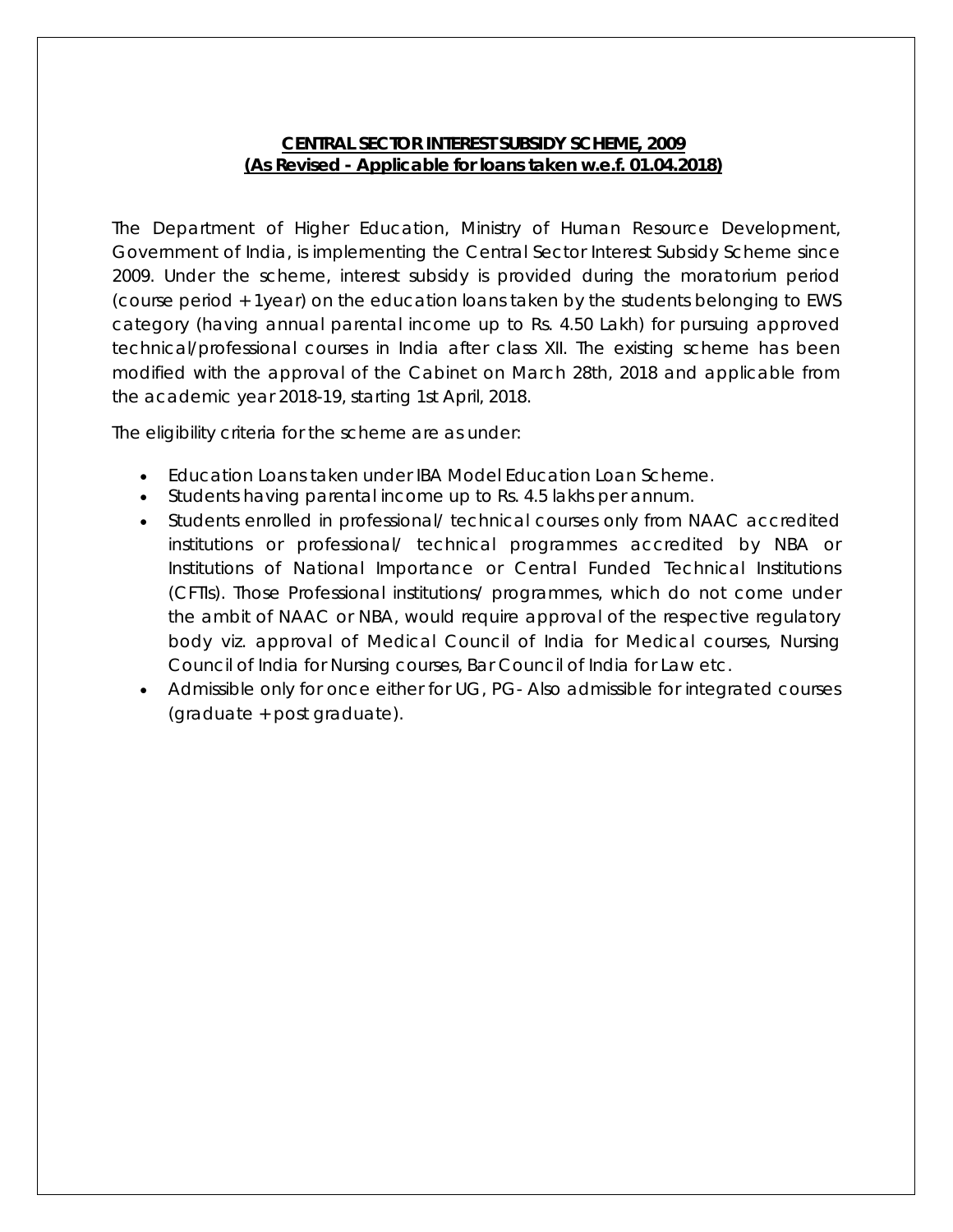| Parameter                                                       | Existing (up to 31.03.2018)                                                                                                                                                                                                                                                                   | Revised (wef 01.04.2018)                                                                                                                                                                                                                                                                                                                                                                                                                                                                                                                                                                                         |  |  |  |
|-----------------------------------------------------------------|-----------------------------------------------------------------------------------------------------------------------------------------------------------------------------------------------------------------------------------------------------------------------------------------------|------------------------------------------------------------------------------------------------------------------------------------------------------------------------------------------------------------------------------------------------------------------------------------------------------------------------------------------------------------------------------------------------------------------------------------------------------------------------------------------------------------------------------------------------------------------------------------------------------------------|--|--|--|
| Course<br>eligible                                              | Technical and professional streams<br>Educational<br>Institutions<br>from<br>established by Acts of Parliament,<br>other Institutions recognized by<br>concerned statutory bodies, Indian<br>Institute of Management (IIMs) and<br>other institutions set up by Central<br>/State government. | Professional/technical<br>courses<br>only from NAAC accredited<br>Institutions<br>professional/<br>or<br>technical<br>programmes<br>accredited by NBA or Institutions<br>National importance<br>Of<br><b>or</b><br>Funded<br>Central<br>Technical<br>Institutions<br>(CFTIs).<br>Those<br>Institutes/<br>professional<br>programmes, which do<br>not<br>come under the ambit of NAAC<br>or NBA, would require approval<br>of respective regulatory body viz,<br>approval of Medical Council of<br>India for Medical courses, Nursing<br>council of India for nursing<br>courses, Bar council of India for<br>Law |  |  |  |
| limit<br>Loan<br>to<br>up<br>which<br>subsidy<br>is<br>eligible | Rs. 10.00 lakhs                                                                                                                                                                                                                                                                               | Rs. 7.50 lakhs                                                                                                                                                                                                                                                                                                                                                                                                                                                                                                                                                                                                   |  |  |  |

### **CSIS Scheme – Existing v/s Revised guidelines**

The detailed scheme guidelines are given in **[Annexure](#page-2-0)**.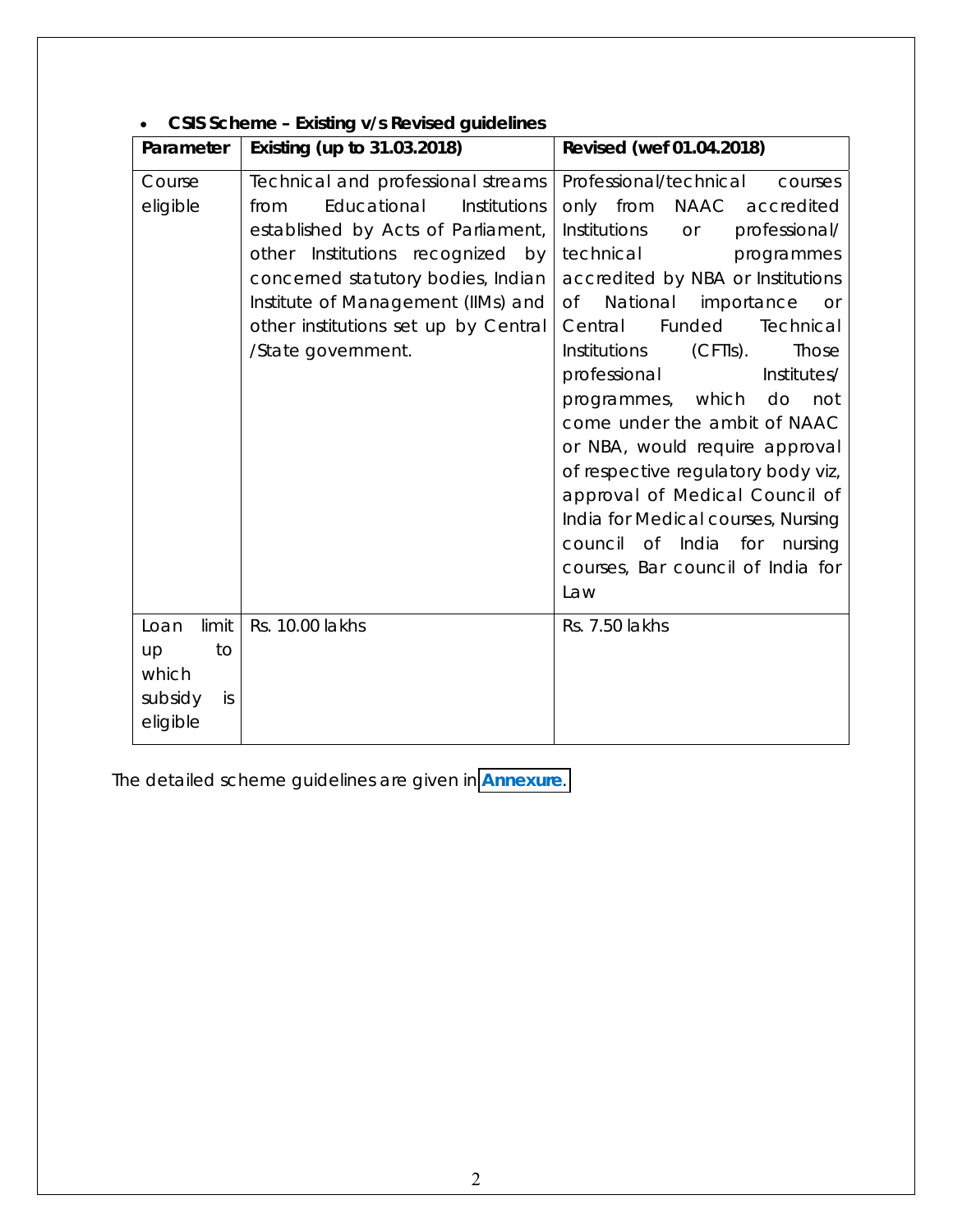# ----- Annexure -----

### **Central Scheme for Interest Subsidy on Education Loan (CSIS)-Revised Guidelines**

<span id="page-2-0"></span>

| Sr.<br>No. | <b>Parameters</b>                                             | <b>Details</b>                                                                                                                                                                                                                                                                                                                                                                                                                                                                                                                                                                                                                                                                                                                                                                                                                                                                                                                                                                                                     |  |  |
|------------|---------------------------------------------------------------|--------------------------------------------------------------------------------------------------------------------------------------------------------------------------------------------------------------------------------------------------------------------------------------------------------------------------------------------------------------------------------------------------------------------------------------------------------------------------------------------------------------------------------------------------------------------------------------------------------------------------------------------------------------------------------------------------------------------------------------------------------------------------------------------------------------------------------------------------------------------------------------------------------------------------------------------------------------------------------------------------------------------|--|--|
| 1.         | Objective                                                     | To provide full interest subsidy for the period of moratorium on<br>Education Loan to the students from Economically Weaker<br>Section (EWS) with a total parental income upper limit of Rs. 4.50<br>Lakh for pursuing approved technical/professional courses in<br>India after class XII                                                                                                                                                                                                                                                                                                                                                                                                                                                                                                                                                                                                                                                                                                                         |  |  |
| 2.         | Target clientele                                              | Students from Economically Weaker Sections (EWS) with a<br>$\bullet$<br>parental upper income limit of Rs. 4.50 lakh per annum.<br>Admitted to approved professional/ technical courses in<br>India after class XII.                                                                                                                                                                                                                                                                                                                                                                                                                                                                                                                                                                                                                                                                                                                                                                                               |  |  |
| 3.         | Eligibility                                                   | Education Loans taken under IBA Model Education Loan<br>$\blacktriangleright$<br>Scheme.<br>Students having parental income up to Rs. 4.5 lakhs per<br>➤<br>annum (from all sources).<br>Students enrolled in professional/ technical courses only from<br>➤<br>NAAC accredited institutions or professional/ technical<br>programmes accredited by NBA or Institutions of National<br>Importance or Central Funded Technical Institutions (CFTIs).<br>Those Professional institutions/ programmes, which do not<br>come under the ambit of NAAC or NBA, would require<br>approval of the respective regulatory body viz. approval of<br>Medical Council of India for Medical courses, Nursing<br>Council of India for Nursing courses, Bar Council of India for<br>Law etc.<br>Admissible only for once either for UG, PG- Also admissible<br>➤<br>for integrated courses (graduate + post graduate).<br>The revised scheme shall be applicable from the academic<br>≻<br>year 2018-19, starting 1st April, 2018. |  |  |
| 4.         | Loan limit up to<br>which<br>subsidy<br><i>is</i><br>eligible | Studies in India - Maximum Rs. 7.5 Lakh                                                                                                                                                                                                                                                                                                                                                                                                                                                                                                                                                                                                                                                                                                                                                                                                                                                                                                                                                                            |  |  |
| 5.         | Extent of assistance                                          | Full Interest during the moratorium period of the loan.                                                                                                                                                                                                                                                                                                                                                                                                                                                                                                                                                                                                                                                                                                                                                                                                                                                                                                                                                            |  |  |
| 6.         | Moratorium Period                                             | Under the Scheme, the interest payable on the Educational Loan<br>for the moratorium period i.e., Course Period plus one year will be<br>borne by the Government of India. After the period of<br>moratorium, the interest on the outstanding loan amount shall be<br>paid by the student, in accordance with the provisions of the<br>existing Model Educational Loan Scheme of Banks and as may<br>be amended from time to time.                                                                                                                                                                                                                                                                                                                                                                                                                                                                                                                                                                                 |  |  |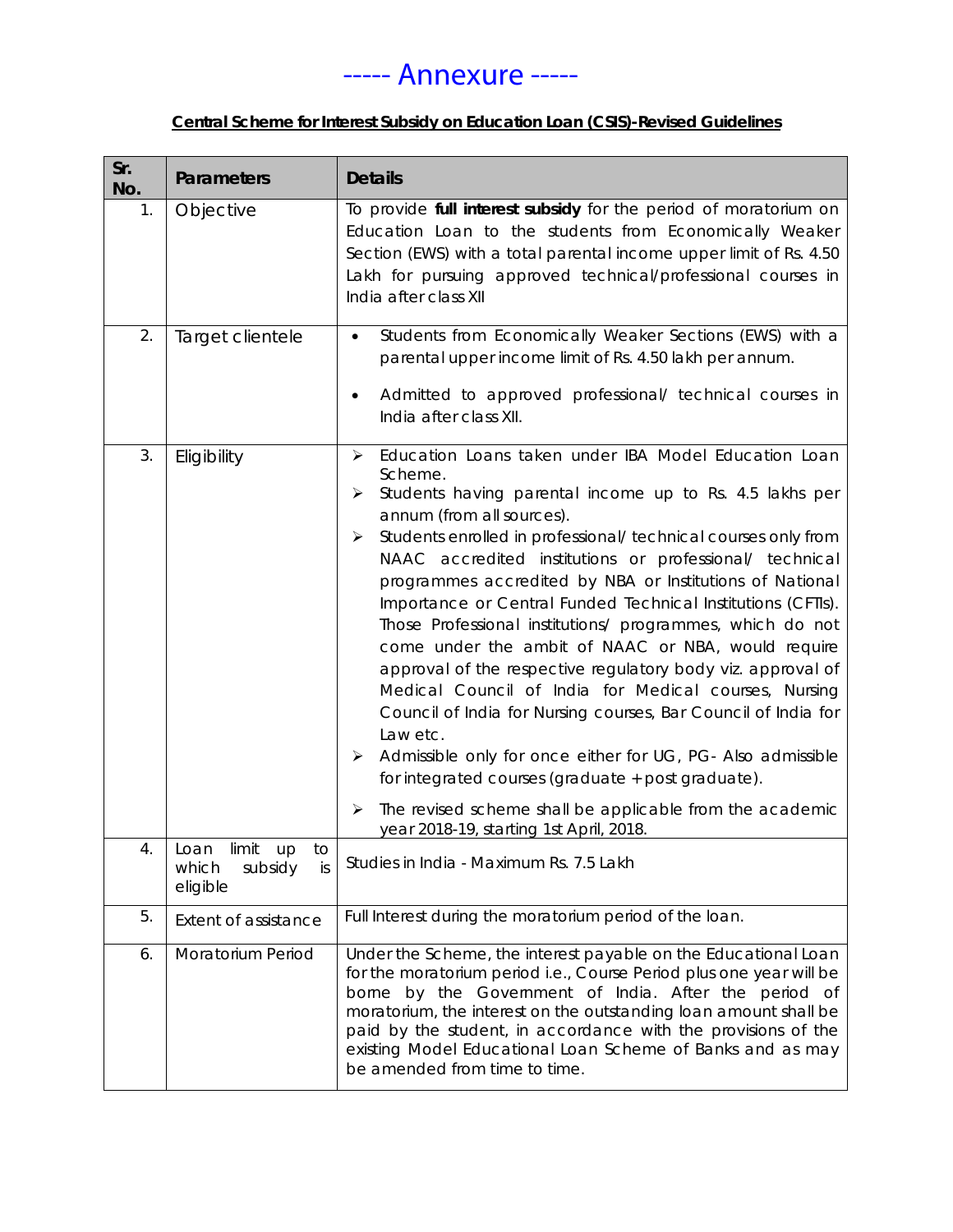| 7.  | Income Proof                  | Income proof is required from authorised Public authority of the<br>State Government. The present scheme is intended to cater to<br>the needs of students belonging to economically weaker<br>sections with prescribed upper parental gross income limit of the<br>family from all sources, which is based on economic index and<br>not on social background.                                                                                                                                      |  |  |
|-----|-------------------------------|----------------------------------------------------------------------------------------------------------------------------------------------------------------------------------------------------------------------------------------------------------------------------------------------------------------------------------------------------------------------------------------------------------------------------------------------------------------------------------------------------|--|--|
| 8.  | Competent<br>Authority        | The Banks shall implement the Scheme based on the notification<br>certification<br>authority<br>by<br>State<br>Of<br>the<br>Governments<br>communicated through District Level Consultative Committees<br>(DLCCS).                                                                                                                                                                                                                                                                                 |  |  |
|     |                               | As per scheme, the income documents of parents will be<br>certified by designated authority/ authorities appointed by<br>District Level Consultative Committee (DLCC) at the district / sub<br>- district / Block level etc. The Branches have to contact their<br>respective DLCC to obtain the list of such delegated authorities.                                                                                                                                                               |  |  |
| 9.  | Processing fee                | Processing fee is as per the IDBI Bank's existing Education Loan<br>Policy                                                                                                                                                                                                                                                                                                                                                                                                                         |  |  |
| 10. | Interest Rate                 | As per the existing interest rates of Education Loan scheme of<br>IDBI Bank.                                                                                                                                                                                                                                                                                                                                                                                                                       |  |  |
| 11. | Security                      | As per the existing norms of Education Loan policy of IDBI Bank.                                                                                                                                                                                                                                                                                                                                                                                                                                   |  |  |
| 12. | Other terms and<br>conditions | Interest subsidy under this scheme shall not be available for<br>those students who either discontinue the course midstream,<br>or for those who are expelled from the institutions on<br>disciplinary or academic grounds. However, the interest<br>subsidy will be available for the actual period of study, only if<br>the discontinuation is due to medical grounds for which<br>necessary documentation to the satisfaction of the Head of<br>educational institutions will have to be given. |  |  |
|     |                               | Banks charge interest on monthly basis to eligible education<br>loan accounts (as per RBI norms).                                                                                                                                                                                                                                                                                                                                                                                                  |  |  |
|     |                               | The interest subsidy scheme is independent of any other<br>schemes, which may cater to EWS.                                                                                                                                                                                                                                                                                                                                                                                                        |  |  |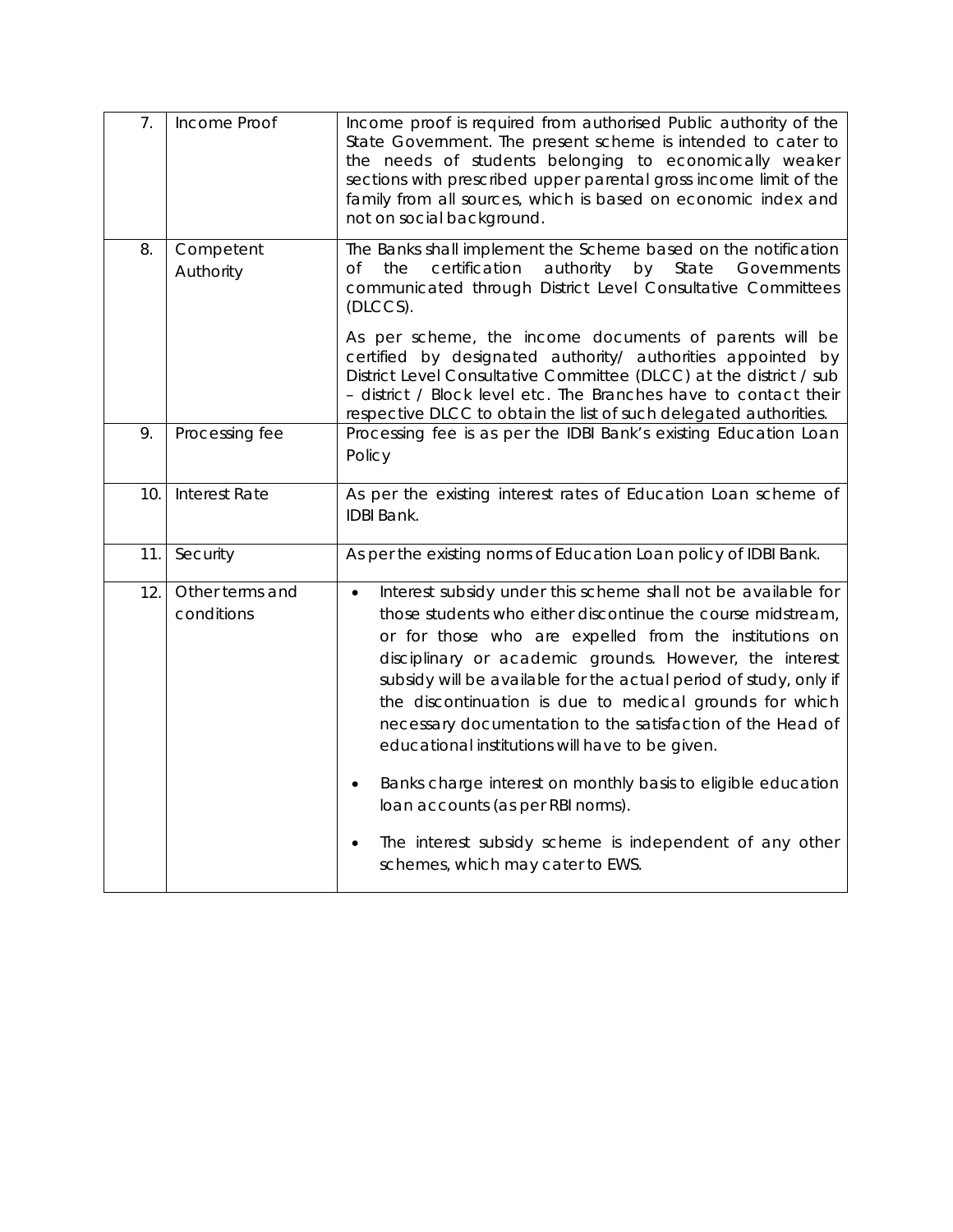| 13. | List of Institutions-<br>Technical/<br>Professional courses | List of Centrally Funded Technical Institutions and Institutions of<br>National Importance is available on MHRD website:<br>URLs http://mhrd.gov.in/technicaleducation1<br>and http://mhrd.gov.in/institutions-national importance.<br>The list of NAAC accredited universities/ institutions is available at<br><b>NAAC</b><br>website<br>URL http://www.naac.gov.in/Universities Colleges.asp and<br>NBA recognised professional courses is available at NBA website<br>URL http://www.nbaind.org/accreditation-status.aspx.<br>In case of doubt, Banks may approach UGC/AICTE and other<br>councils (Annexure I) for clarification, for which UGC/AICTE and<br>other councils would be requested to create Cells and identify<br>Nodal officers, whom banks can approach for relevant<br>information.                                                                                                                                                                                                                                                                                                                  |
|-----|-------------------------------------------------------------|---------------------------------------------------------------------------------------------------------------------------------------------------------------------------------------------------------------------------------------------------------------------------------------------------------------------------------------------------------------------------------------------------------------------------------------------------------------------------------------------------------------------------------------------------------------------------------------------------------------------------------------------------------------------------------------------------------------------------------------------------------------------------------------------------------------------------------------------------------------------------------------------------------------------------------------------------------------------------------------------------------------------------------------------------------------------------------------------------------------------------|
| 14. | Awards/<br>Certificates                                     | There would be tag/marker on the degree of the student<br>indicating his repayment liabilities. Electronic Tags will enable<br>employers to identify loanees.                                                                                                                                                                                                                                                                                                                                                                                                                                                                                                                                                                                                                                                                                                                                                                                                                                                                                                                                                             |
| 15. | Similar Schemes                                             | The National Minorities Development and Finance Corporation<br>(NMDFC) has an Educational Loan Scheme for individual<br>beneficiaries, which is implemented through State Channelizing<br>Agencies (SCAs). The National Safai Karamcharis Finance and<br>Development Corporation (NSKFDC), National Backward Classes<br>Finance and Development Corporation (NBCFDC), National<br>Scheduled Castes Finance and Development Corporation<br>(NSCFDC), and the National Handicapped Finance and<br>Development Corporation (NHFDC), under the Ministry of Social<br>Justice and Empowerment also provide educational loan to the<br>students of the target group for higher education. Interest on<br>Education Loan provided under the educational loan schemes<br>of these four corporations, if the loans are for pursuing<br>professional courses after XII class, shall also be subsidized for the<br>period of moratorium as per the terms and conditions of this<br>Scheme. The interest charged by NMDFC, NSKFDC, NBCFDC,<br>NSCFDC and NHFDC are to be paid by Government direct to the<br>respective Corporations. |
| 16. | Nodal Bank                                                  | The Scheme shall continue to be implemented through Canara<br>Bank, which is the Nodal Bank for the Ministry of Human Resource<br>Development. Modalities for implementation and monitoring<br>shall be finalised in consultation with the Canara Bank.                                                                                                                                                                                                                                                                                                                                                                                                                                                                                                                                                                                                                                                                                                                                                                                                                                                                   |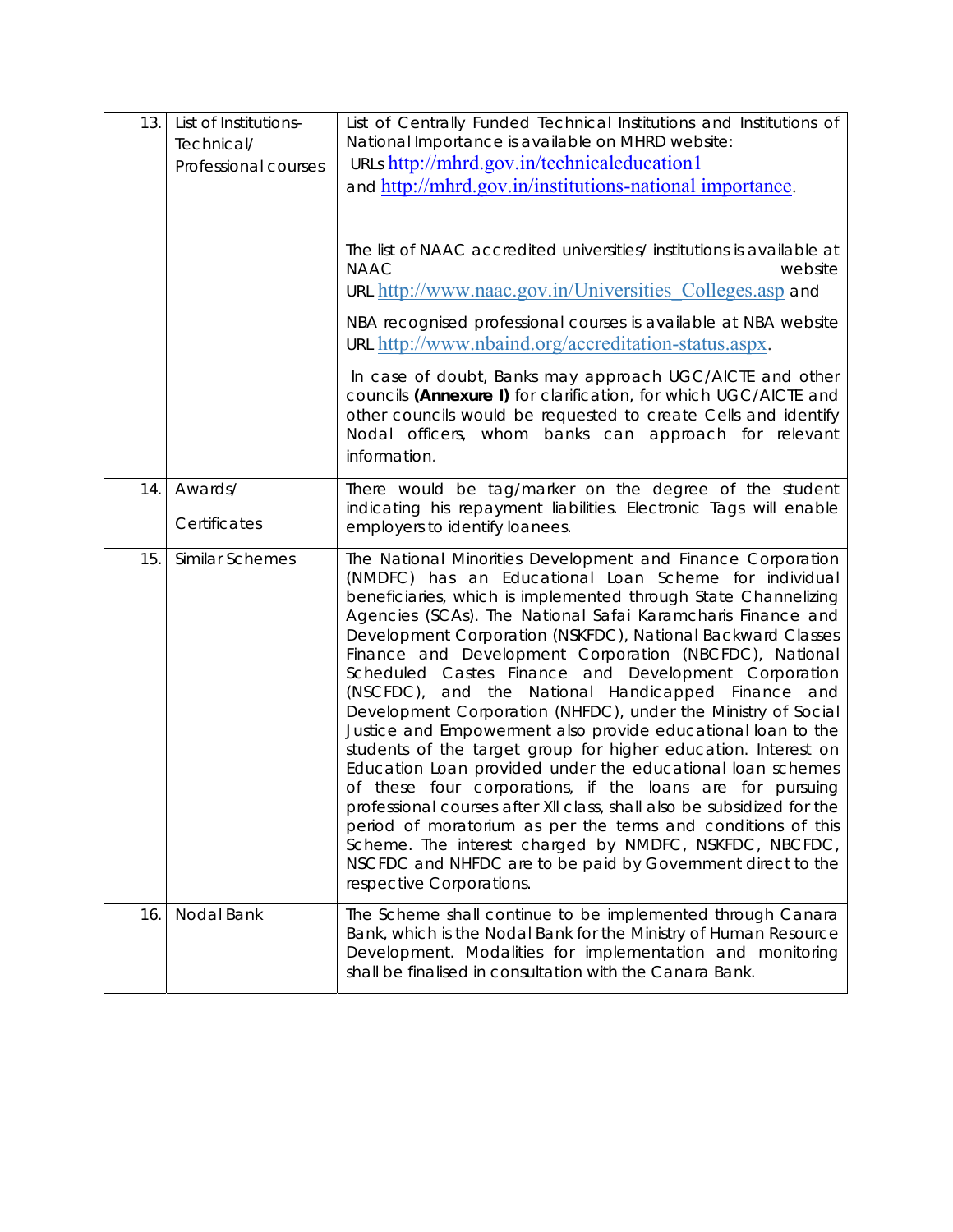| 17. | Monitoring                                          | An Interest Subsidy & Credit Guarantee dashboard would be set<br>up by the Nodal Bank for the Scheme with real time data from<br>banks on geographical/ socioeconomic/ gender/ institution/<br>accreditation grade of the institution/ category/ course wise<br>distribution of loan applications, sanctions, subsidy released and<br>adjusted, loan repayments, NPAs, etc. This dashboard will ensure<br>effective monitoring and enable the Ministry to measure the<br>outcome of the Scheme. |
|-----|-----------------------------------------------------|-------------------------------------------------------------------------------------------------------------------------------------------------------------------------------------------------------------------------------------------------------------------------------------------------------------------------------------------------------------------------------------------------------------------------------------------------------------------------------------------------|
| 18. | Disbursement<br>Οf<br>Interest<br>Subsidy<br>claims | The disbursement of interest subsidy claims to the Banks shall be<br>on half yearly or yearly basis, as decided by the Ministry of HRD,<br>Govt. of India                                                                                                                                                                                                                                                                                                                                       |
| 19. | Audit                                               | Statutory Audit of the Accounts coinciding with the Annual<br>Statutory Audit of the Bank should be conducted once a year.                                                                                                                                                                                                                                                                                                                                                                      |
| 20. | Label Code                                          | <b>CSISEL</b>                                                                                                                                                                                                                                                                                                                                                                                                                                                                                   |

### **3. Additional Documentation:**

The additional documents to be collected under the interest subsidy scheme are as under:

- 1. Duly filled-in Interest Subsidy Application form for capturing the required details. The format of application form is given in **Annexure II**.
- 2. As this scheme is offered to Economically Weaker Sections (EWS), income proofs are required to be certified by competent authorities designated by the respective State Government in this regard. The Branches have to collect the said certificate from the applicant at the time of receiving the education loan proposals (for both existing and fresh cases)under this scheme. The list of competent authorities for certifying income documents under the said scheme for the purpose of determining Economically Weaker Section (EWS) has been uploaded on the intranet. The same is also being updated as and when received from the concerned issuing authorities/Indian Banks' Association (IBA)**.**
- 3. Separate agreement to be executed between IDBI Bank and student borrower on applicable stamp paper (**Annexure-III).**
- 4. Rest of the documentation and process remains same as per existing education loan scheme of our bank.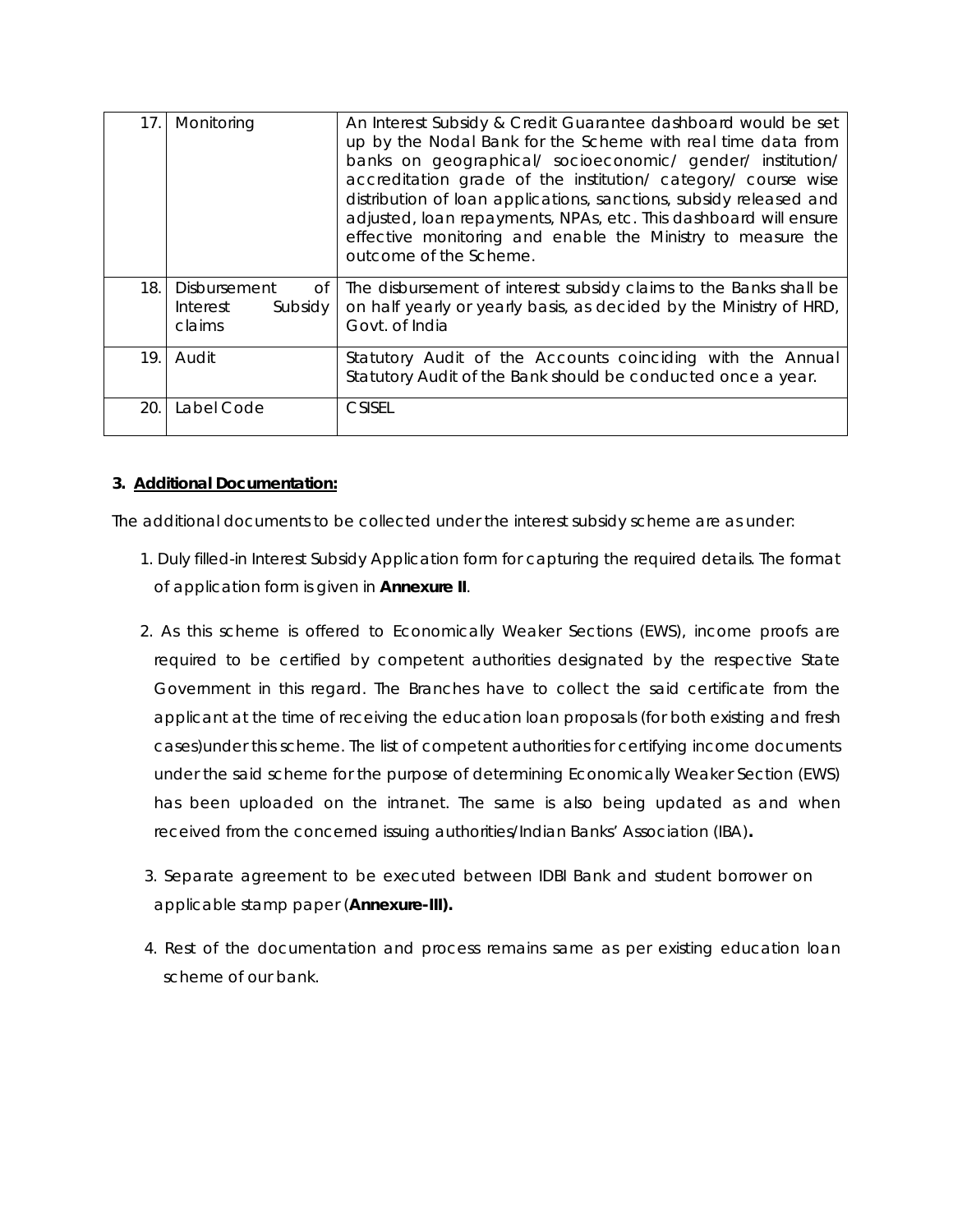### **Annexure I**

### **List of Statutory Councils :**

| Sr.<br>No. | <b>Statutory Councils</b>                        |
|------------|--------------------------------------------------|
| 01         | Union Grants Commission (UGC)                    |
| 02         | All India Council of Technical Education (AICTE) |
| 03         | <b>Distance Education Council (DEC)</b>          |
| 04         | Indian Council for Agriculture Research (ICAR)   |
| 05         | Bar Council of India (BCI)                       |
| 06         | National Council for Teacher Education (NCTE)    |
| 07         | Rehabilitation Council of India (RCI)            |
| 08         | Medical Council of India (MCI)                   |
| 09         | Pharmacy Council of India (PCI)                  |
| 10         | Indian Nursing Council (INC)                     |
| 11         | Dentist Council of India (DCI)                   |
| 12         | Central Council of Homeopathy (CCH)              |
| 13         | Central Council of Indian Medicine (CCIM)        |
| 14         | Council of Architecture (CoA)                    |
| 15         | National Council for Rural Institutes (NCRI)     |
| 16         | State Council of Higher Education (SCHE)         |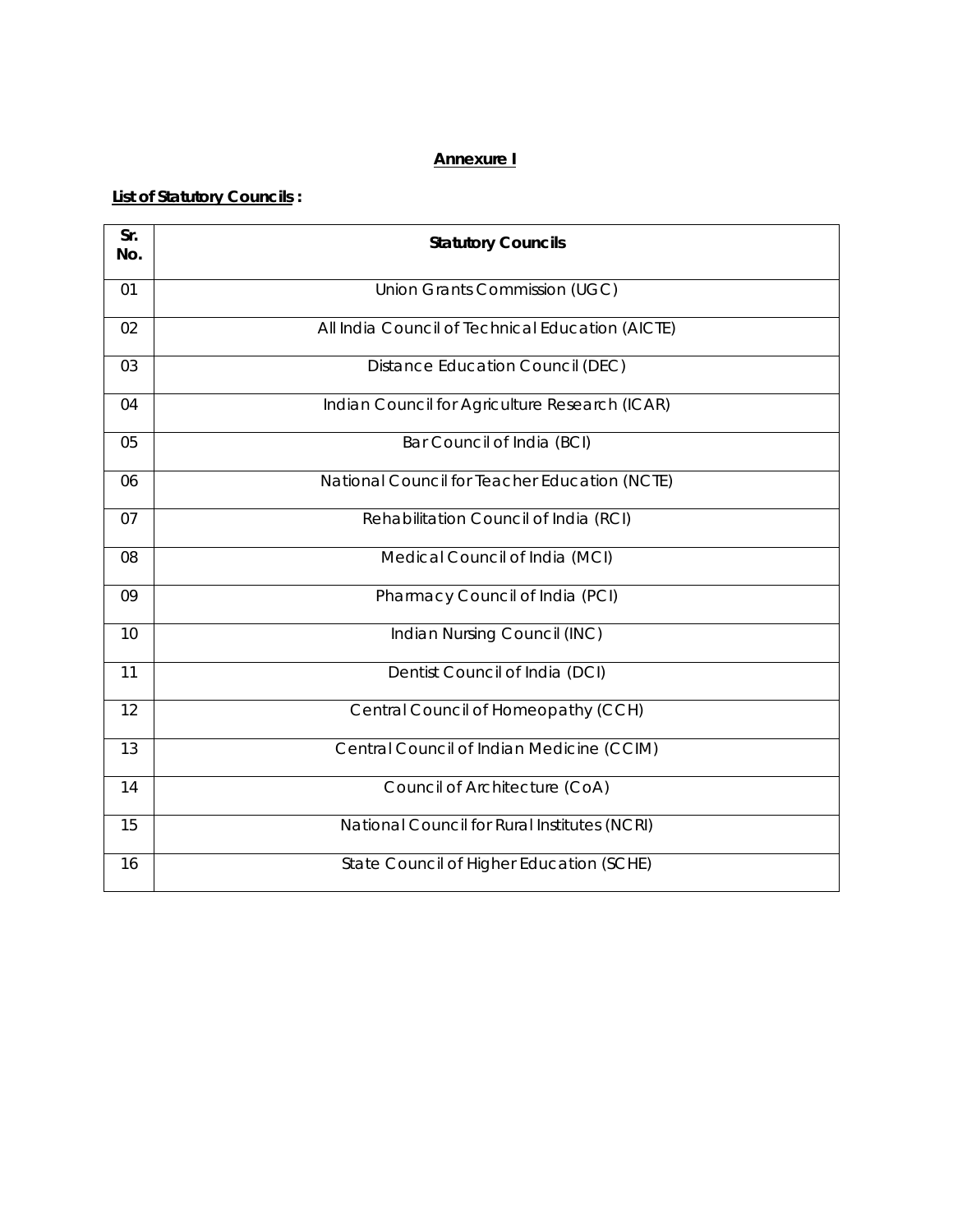### **Annexure II**

# **IDBI Bank Ltd.**

# **Application form**

# **Central Scheme to provide Interest Subsidy on Educational Loans**

| S. No.         | <b>Particulars of Applicant/s</b>                                                                                                                                                                                                                                                                               | Characters / Amount () |
|----------------|-----------------------------------------------------------------------------------------------------------------------------------------------------------------------------------------------------------------------------------------------------------------------------------------------------------------|------------------------|
|                | A. To be filled in by the Applicant/s:                                                                                                                                                                                                                                                                          |                        |
| 1              | Borrower / Loanee Student Name                                                                                                                                                                                                                                                                                  |                        |
| $\overline{2}$ | Undergraduate (U) / Post Graduate (P)                                                                                                                                                                                                                                                                           |                        |
| $\mathfrak{Z}$ | Professional Course-Engineering/Medical/Law/<br>Management/ Nursing/ Other professional/technical(pls<br>specify)                                                                                                                                                                                               |                        |
| 4              | Name of Institution/College/University                                                                                                                                                                                                                                                                          |                        |
| 5              | Affiliation /College / University (to be crossed checked by<br>the Branch)                                                                                                                                                                                                                                      |                        |
| A              | Accreditation of the Institution-NAAC accredited Institution<br><b>or</b><br>Professional/ technical programmes accredited by NBA or<br>Institutions of National importance or Central Funded<br><b>Technical Institutions (CFTIs)</b>                                                                          |                        |
| B              | Those professional Institutes/ programmes, which do not<br>come under the ambit of NAAC or NBA, would require<br>approval of respective regulatory body viz, approval of<br>Medical Council of India for Medical courses, Nursing<br>council of India for nursing courses, Bar council of India for<br>Law etc. |                        |
| 6              | If Minority- (M) uslim / (C) hristian / (S) ikhs / Buddhist /<br>Zorastrian                                                                                                                                                                                                                                     |                        |
| $\overline{7}$ | Sex - Male(M)/Female(F)                                                                                                                                                                                                                                                                                         |                        |
| 8              | Category -SC/ST/OBC/GEN                                                                                                                                                                                                                                                                                         |                        |
| 9              | <b>District</b>                                                                                                                                                                                                                                                                                                 |                        |
| 10             | State                                                                                                                                                                                                                                                                                                           |                        |
| 11             | Area -(U)rban / (S)uburban / (R)rural / (M)etro                                                                                                                                                                                                                                                                 |                        |
| 12             | Parental Income (in)                                                                                                                                                                                                                                                                                            |                        |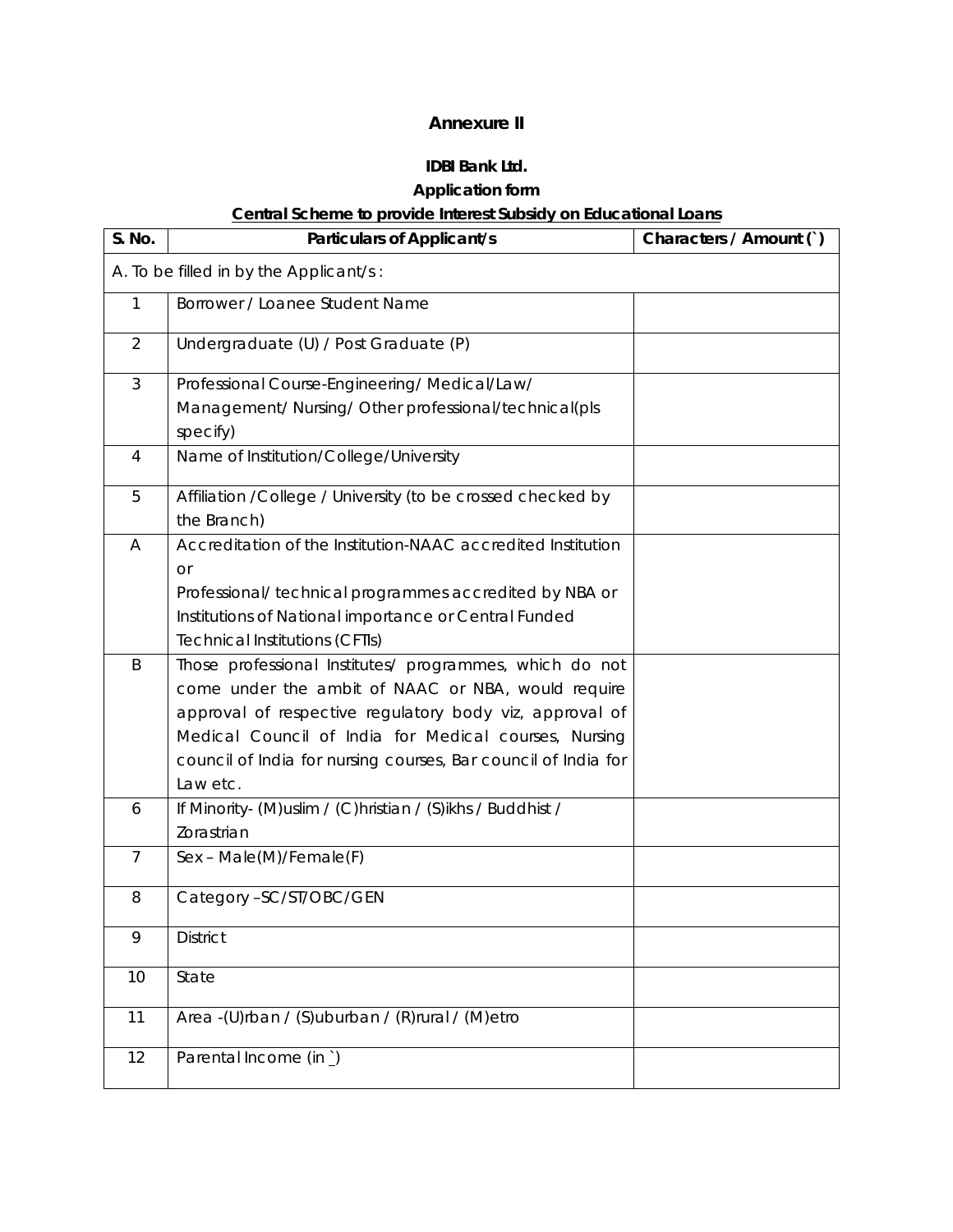| 13 | Income certificate No./ Date                                |             |
|----|-------------------------------------------------------------|-------------|
| 14 | If Post Graduate, Whether subsidy claimed under this        |             |
|    | scheme during UG (Yes/No)                                   |             |
| 15 | Physically disable/ Handicapped (Y/N) (If yes (Y), attested |             |
|    | copy of the Certificate from Medical Practitioner to be     |             |
|    | attached)                                                   |             |
| 16 | Exceptional case - Extension of course duration in Year     |             |
| 17 | Subsidy availed / claimed under other scheme, if any        |             |
|    | (Amt. in Rs.)                                               |             |
| 18 | Moratorium Period End Date                                  |             |
| 19 | Aadhar Number (This is mandatory) of Student and Parent     | Student -   |
|    | whose Income Certificate is submitted                       | IC holder - |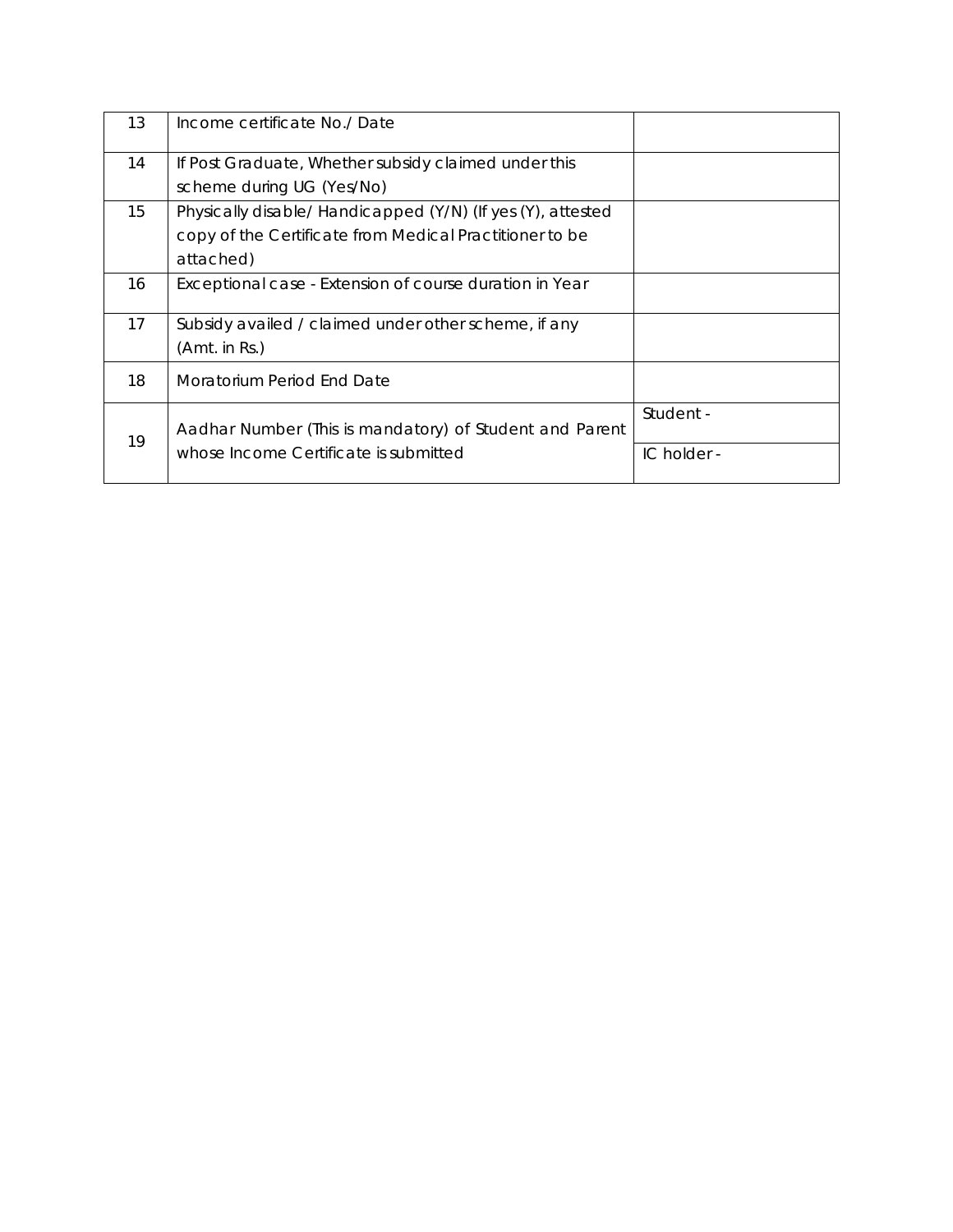#### **Declaration**

 I/ We have received details & full information as regards Banks' rules & regulation and Central Scheme to provide Interest subsidy for the period of moratorium on Education Loan  $\cdot$  I/We declare that I/We am /are eligible for interest subsidy under the said Interest Subsidy Scheme and hereby request the Bank to process my/our application to extend the benefit under the said Scheme to me/us. • I/We declare that the information supplied above, is correct and that this application will form the basis of claiming reimbursement of interest paid during moratorium on my/our Education loan from the Central Government under the said scheme• I/We shall inform the Bank immediately in case of any change in the above details and information given in this application form. • I/We agree to provide any further information and /or documents required and demanded by the Bank. • I/We hereby offer my /our consent for disclosure of information relating to me / us & any of the facilities proposed by me /us to regulators i.e. Reserve Bank of India, Credit Information Bureau of India Ltd., Nodal agency appointed under the scheme, State Government, Central Government of India or any other regulatory Agency etc. I/We declare that I am not / none of us is a partner/ director or specified near relation of a Senior officer / Director of the Bank or any Banking Company. (If yes full details of relationships should be furnished).

Signature of Applicant Signature of Co-Applicant

Date :

Place :

|    | B. To be filled in by the Branch:        |              |  |  |
|----|------------------------------------------|--------------|--|--|
| 18 | <b>Account Number</b>                    |              |  |  |
| 19 | Loan Limit                               |              |  |  |
| 20 | Loan Amount Disbursed during 2018-19 (`) |              |  |  |
| 21 | Bank code                                | <b>IDBIB</b> |  |  |
| 22 | Branch code                              |              |  |  |
| 23 | <b>Branch IFSC Code</b>                  |              |  |  |

**Checked by the Branch.** 

**Stamp and Signature of Branch Head**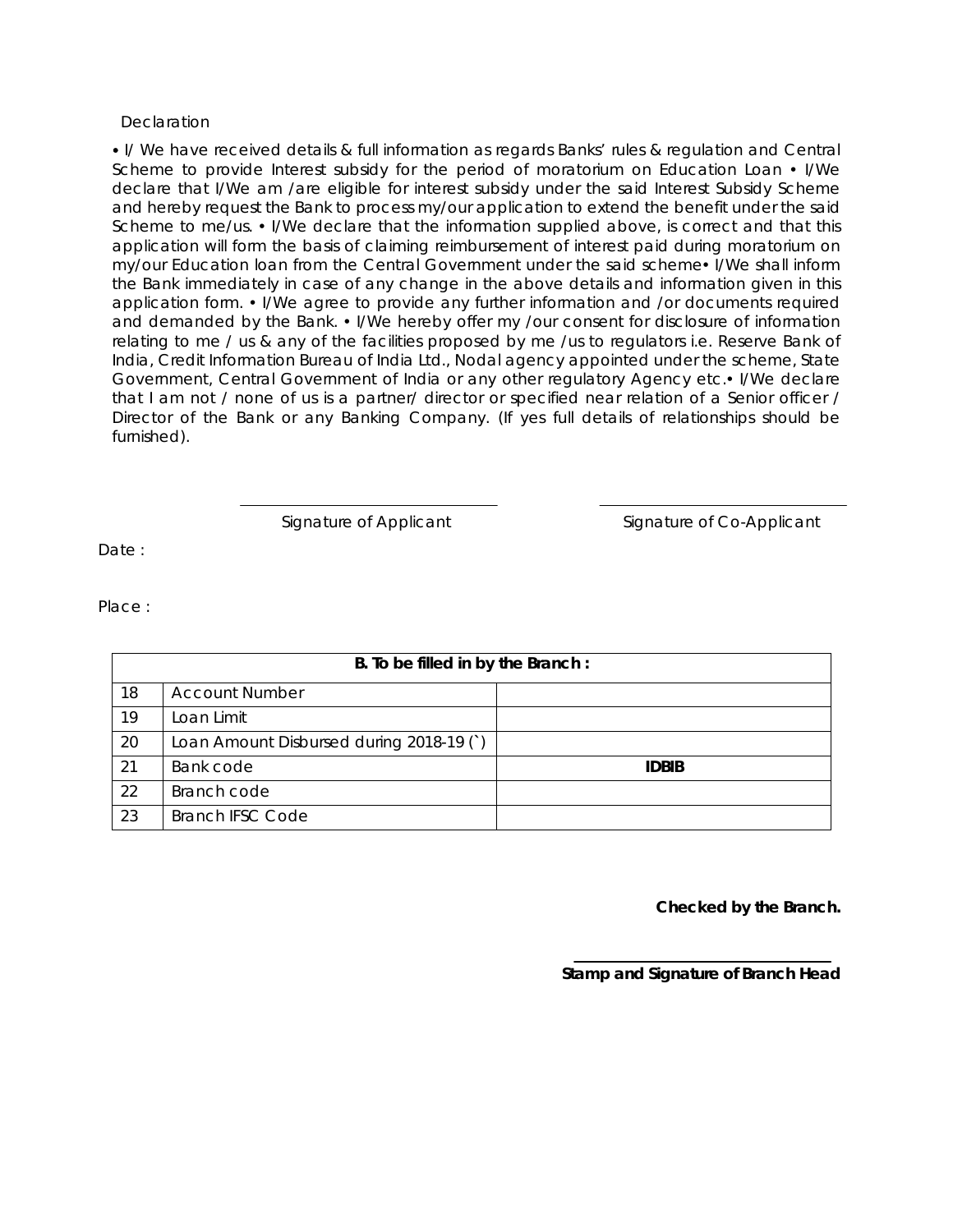#### **Annexure III**

#### **AGREEMENT**

(To be stamped as an Agreement)

#### **(Between the Borrowers of Educational Loan and the Bank)**

|                |  |                                                                            | This Agreement for availing of interest subsidy under the Central Sector Scheme of Interest |
|----------------|--|----------------------------------------------------------------------------|---------------------------------------------------------------------------------------------|
|                |  |                                                                            | Subsidy on Student's Loan/Education Loan for Professional Education in India made at        |
|                |  | _____________ on this _________ day of _________ in the year ____________. |                                                                                             |
| <b>BETWEEN</b> |  |                                                                            |                                                                                             |
|                |  |                                                                            | (Parent/Guardian) S/o                                                                       |
|                |  |                                                                            |                                                                                             |
| residing       |  |                                                                            | at                                                                                          |
|                |  |                                                                            |                                                                                             |
|                |  |                                                                            | (Student)                                                                                   |
|                |  |                                                                            |                                                                                             |
| years,         |  | residing                                                                   | at                                                                                          |
|                |  |                                                                            |                                                                                             |

Parent/Guardian and Student are hereinafter jointly called the Borrowers and individually as Borrower of the FIRST PART (which term wherever the context so requires or admits shall also include his/her/their heirs, executors, administrators and legal representatives and permitted assigns).

#### **AND**

IDBI Bank Limited, a company incorporated and registered under the Companies Act, 1956 and a banking company within the meaning of Section 5 (c) of the Banking Regulation Act, 1949 and having its Registered Office at IDBI Tower, WTC Complex, Cuffe Parade, Mumbai – 400 005 and branch offices among other places at \_\_\_\_\_\_\_\_\_\_\_\_\_\_\_\_\_\_\_\_\_\_\_\_\_\_\_\_\_\_\_\_\_\_\_\_ herein called as the "Bank" (which expression wherever the context so requires or admits shall also include successors and assigns.) of the OTHER PART

Borrowers and the Bank shall be individually referred to herein as a 'Party' and collectively as 'Parties'.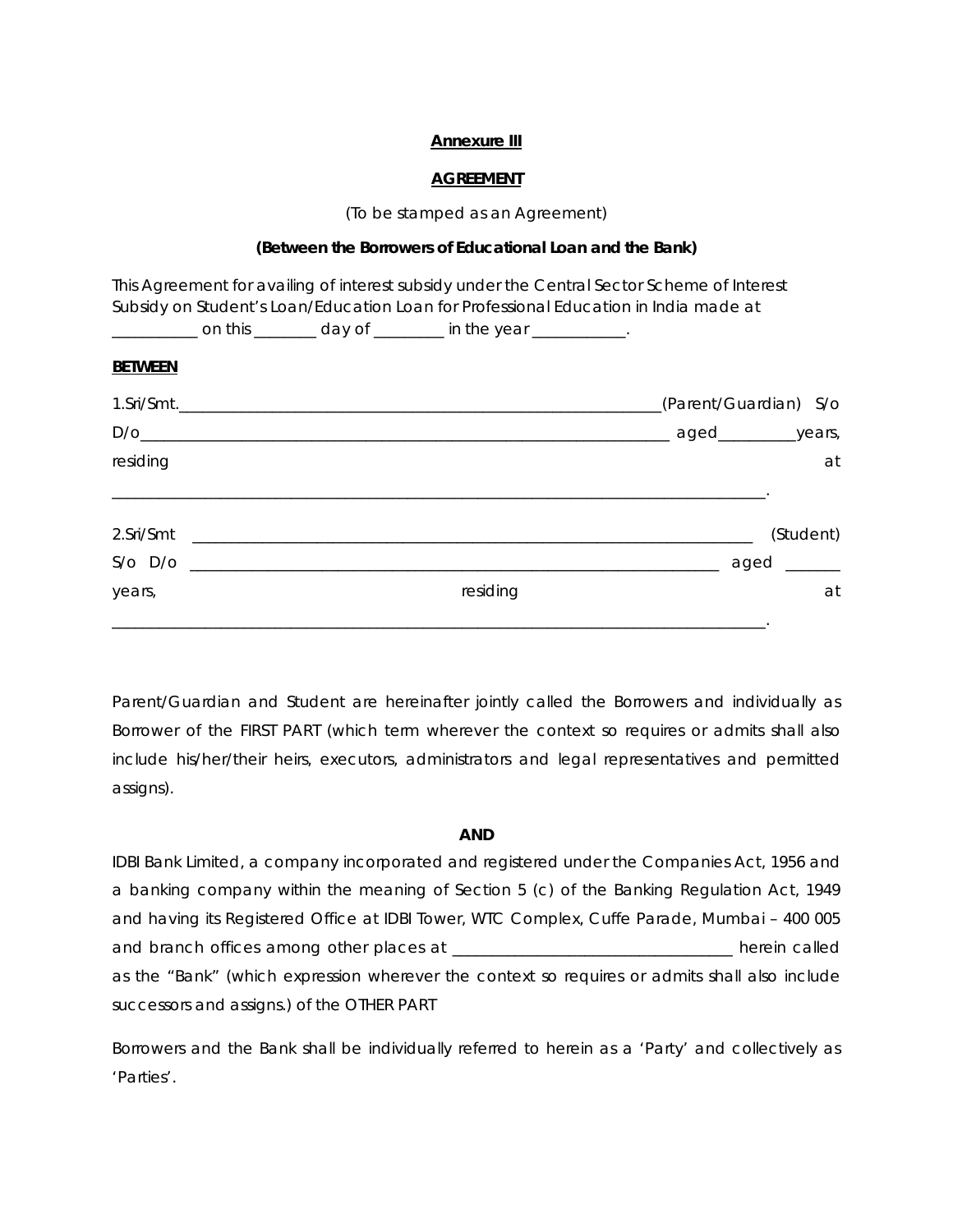#### WHEREAS

1. The Borrowers availed/intend to avail Educational Loan from the Bank and the Bank sanctioned**`**\_\_\_\_\_\_\_\_\_\_\_\_\_\_\_\_\_\_\_\_\_\_(**Rupees** \_\_\_\_\_\_\_\_\_\_\_\_\_\_\_\_\_\_\_\_\_\_\_\_\_\_\_\_\_\_\_\_\_\_\_\_\_\_\_\_\_\_\_\_\_\_) as Educational Loan for pursuing technical/professional education in India on the terms and conditions contained in the Educational Loan Agreement dated \_\_\_\_\_\_\_\_\_\_\_\_\_\_\_\_\_\_\_ executed between the Parties. The Borrowers have also executed/ shall execute the documents and/or security/ies as per the Educational Loan Scheme of the Bank.

2. Integrated Finance Division, Department of Higher Education, Ministry of Human Resource Development, Government of India (MoHRD) has come out with a Central Scheme (hereinafter called "the Interest Subsidy Scheme") to provide interest subsidy for the period of moratorium (i.e., course period, plus one year) on the education loans availed by students having lower than a specified parental income as decided by the MoHRD in the said Interest Subsidy Scheme for pursuing professional education in India, during their study /repayment holiday, from the Academic Year 2018-2019.

3. The Borrowers represented that they are eligible for interest subsidy under the said Interest Subsidy Scheme and requested the Bank to submit their claim to MoHRD or any other agency specified under the Interest Subsidy Scheme to get such benefit to them.

4. Based on the representation by the Borrowers, the Bank agrees to process their application/submit their claim to MoHRD or any other agency specified under the Interest Subsidy Scheme to avail the benefit under the said Interest Subsidy Scheme to the Borrowers and the Parties hereto desire to enter into an agreement setting out the terms and conditions as hereinafter appearing, in addition to the loan/security documents executed /to be executed by the Borrower/s.

IT IS HEREBY AGREED AND DECLARED BY AND BETWEEN THE PARTIES AND THIS DEED WITNESSETH FOLLOWS:

1. The Borrowers hereby covenant that: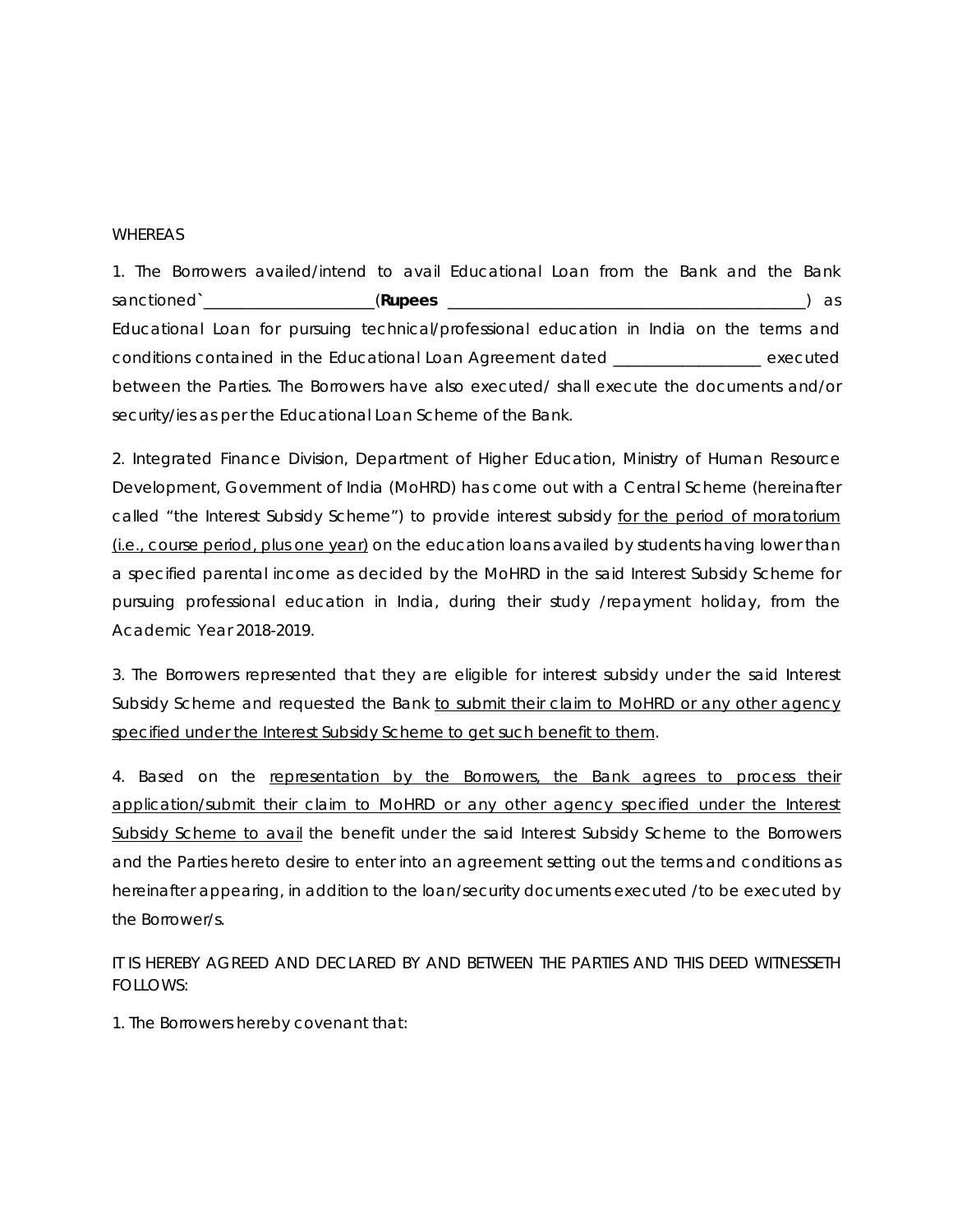- a) They have read and understood the Interest Subsidy Scheme of the MoHRD which is enclosed as part of this Agreement and declare and affirm that they are eligible for the interest subsidy under the said Interest Subsidy Scheme.
- b) They shall produce all proof and documents including but not limited to the economic background of the Borrowers, course of studies, etc. or any other further/ supporting documents as required by the Bank/ MoHRD to consider the benefit under the Interest Subsidy Scheme.
- c) The Bank has no obligation or liability on any reason what so ever if the Borrowers are not considered for interest subsidy under the Interest Subsidy Scheme or the Interest Subsidy scheme is withdrawn or modified.
- d) All the clauses contained in the Educational Loan Agreement or any other documents executed by them shall be binding on them and this is in addition to the covenants/ clauses contained in the said Educational Loan Agreement and the documents/securities executed thereto. In the event of any conflict between this Agreement and the Educational Loan Agreement, the provisions of the Educational Loan Agreement shall prevail.
- e) That they shall return/ refund the amount received towards interest subsidy under the Interest Subsidy Scheme, with applicable rate of interest then prevailing, forthwith on a mere demand by the Bank under the following circumstances:
	- i) if MoHRD or the Bank finds at any time that the Borrowers are not eligible for interest subsidy under the Interest Subsidy Scheme; or
	- ii) if it is found that the representations made or document(s) submitted for claiming interest subsidy is false or incorrect or forged ; or
	- iii) if Borrower/s fail/s to furnish the documents/ information, which they are called upon to furnish by the Bank/MoHRD; or
	- iv) if Borrower/s commit/s breach of any of the covenants herein contained, or the terms and conditions of the Interest Subsidy Scheme, as amended from time to time, or on any of the declarations made by the Borrower/is found false/incorrect; or
	- v) if Borrower/s commit breach of any of the covenants contained in the Educational Loan Agreement or any other document/s executed by the Borrower/s; or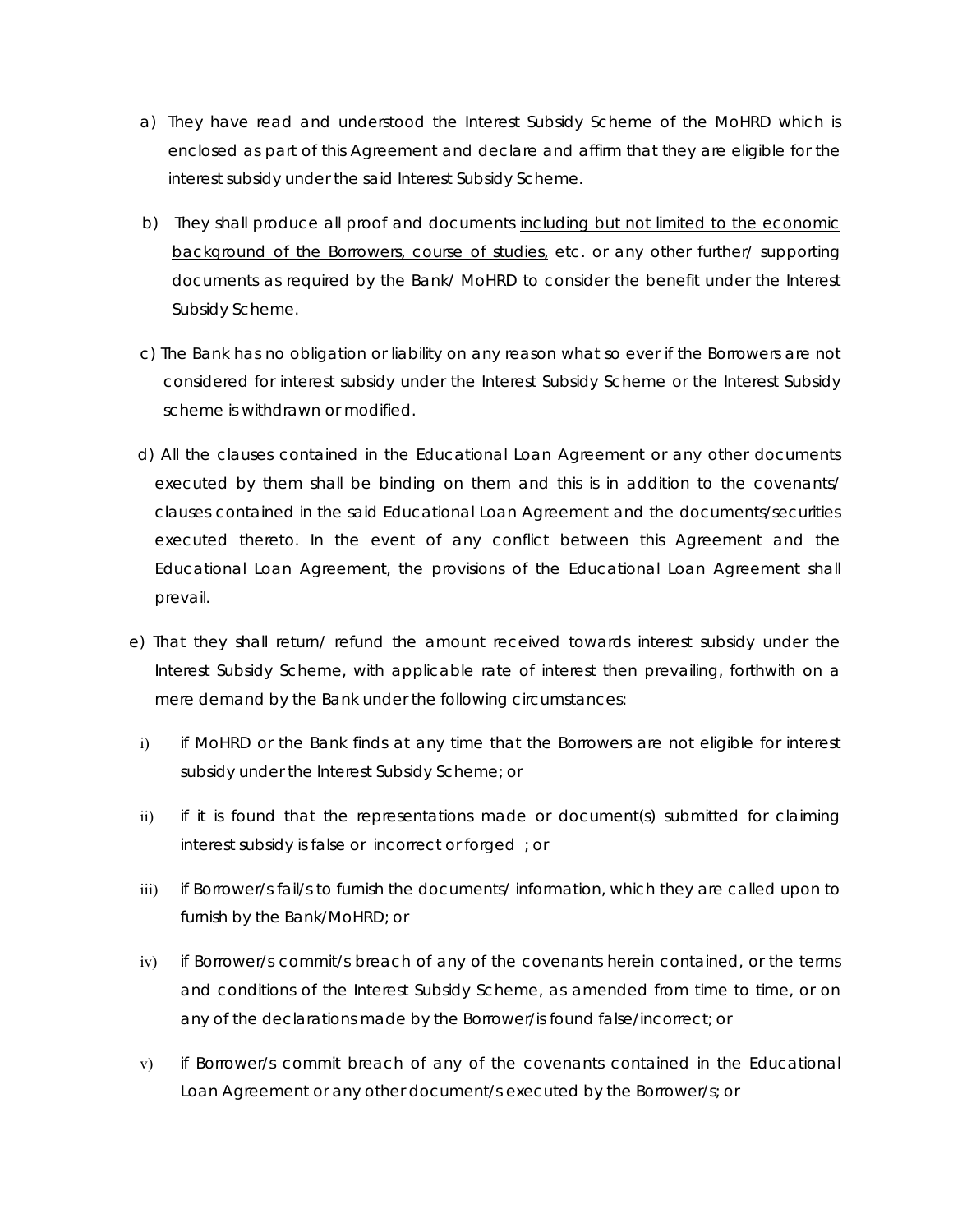- vi) if the Borrower/s discontinue the said professional education in India; or
- vii) any other reason by which the Bank recalls the said Educational Loan. Or
- viii) any other reason as per the Interest Subsidy Scheme or communicated by MoHRD/other agency of MoHRD.

The Bank shall also have the right to recall the Educational Loan, if the said refund is not made within the period stipulated by the Bank in its demand, besides the right (a) not to claim further reimbursement from MoHRD and (b) treat the same as an outstanding under the Educational Loan.

- f) That they shall directly take up with MoHRD, in case of rejection of their interest subsidy claim submitted to the Bank and the Bank shall not be made a party to the same. The Borrowers shall, on receipt of such intimation from the Bank/MoHRD/nodal agency, submit further clarification/documents, if any, required by the MoHRD/nodal agency directly to them.
- g) That they shall comply with and faithfully observe all the terms and conditions of the said Interest Subsidy Scheme and also all the subsequent amendments and modifications and additions thereto together with the conditions of the sanction of the said Educational Loan.
- h) The Bank shall not be responsible for rejection of the claim submitted by the Borrower, for whatever the reason, by MoHRD or any other nodal agency as specified in the Interest Subsidy Scheme.

 That they shall bear all expenses required in connection with the execution of this Agreement or enforcement of its terms and conditions.

 The obligations of Borrowers under this Agreement shall be joint and several and shall be binding on their legal heirs and administrators.

IN WITNESS WHEREOF THE BORROWERS and the BANK have here up to set their respective hands on the day and place mentioned above –

| <b>BORROWER</b>                        | FOR | <b>BANK</b> |
|----------------------------------------|-----|-------------|
| (Student / Applicant and Co-applicant) |     |             |
|                                        |     |             |
|                                        |     |             |

#2. \_\_\_\_\_\_\_\_\_\_\_\_\_\_\_\_\_\_\_\_\_\_\_\_\_\_\_\_\_\_\_\_\_\_\_\_